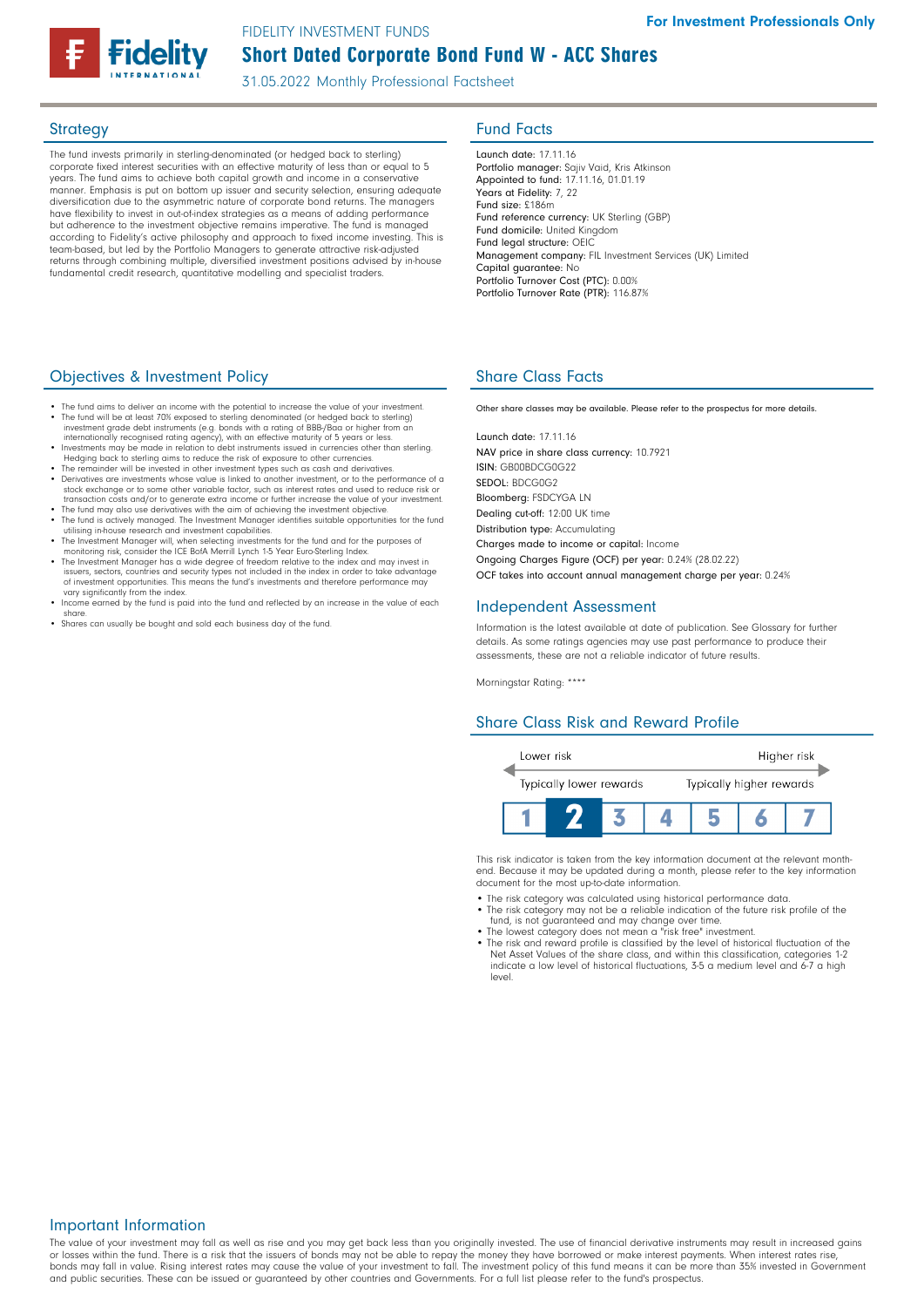

Past performance is not a reliable indicator of future results. The fund's returns can be affected by fluctuations in currency exchange rates.

#### Performance Comparator(s)

#### Market index from 17.11.16 ICE BofA 1-5 Year Eurosterling Index

Market index is for comparative purposes only unless specifically referenced in the Objectives & Investment Policy on page 1. The same index is used in the positioning tables on this factsheet. Where the effective date for the current market index is after the share class launch date, full history is available from Fidelity.



Performance is shown for the last five years (or since launch for funds launched within that period).



Cumulative performance in GBP (rebased to 100) Performance for 12 month periods in GBP (%)



### Performance for calendar years in GBP (%)



### Volatility & Risk

| Annualised Volatility: fund (%) | 3.01    | <b>Annualised Alpha</b>       | 0.71 |
|---------------------------------|---------|-------------------------------|------|
| <b>Relative Volatility</b>      | 1.26    | Beta                          | 1.20 |
| Sharpe Ratio: fund              | 0.15    | Annualised Tracking Error (%) | 1.07 |
| Sharpe Ratio: index             | $-0.10$ | Information Ratio             | 0.66 |
|                                 |         | R <sup>2</sup>                | 0.90 |

Calculated using month-end data points. Definitions of these terms can be found in the Glossary section of this factsheet.

### Performance to 31.05.22 in GBP (%)

|                                    |                |                |            |        |        |        | Since     |
|------------------------------------|----------------|----------------|------------|--------|--------|--------|-----------|
|                                    | 1 <sub>m</sub> | 3 <sub>m</sub> | <b>YTD</b> | 1yr    | 3yr    | 5yr    | 17.11.16* |
| Fund cumulative growth             | 0.0            | $-1.5$         | $-3.2$     | $-3.3$ | 2.2    | 5.1    | 7.9       |
| Index cumulative growth            | 0.0            | $-2.0$         | $-3.6$     | $-4.4$ | 0.1    | 2.7    | 4.8       |
| Fund annualised growth             | $\sim$         | $\sim$         | $\sim$     | $-3.3$ | 0.7    | 1.0    | 1.4       |
| Index annualised growth            | $\sim$         | $\sim$         | $\sim$     | $-4.4$ | 0.0    | 0.5    | 0.8       |
| Ranking within Peer Group Universe |                |                |            |        |        |        |           |
|                                    | $\sim$         | $\sim$         | $\sim$     | $\sim$ | $\sim$ | $\sim$ |           |
| Total number of funds              | $\sim$         | $\sim$         | $\sim$     | $\sim$ | $\sim$ | $\sim$ |           |
| Quartile ranking**                 | $\sim$         | $\sim$         | $\sim$     | $\sim$ | $\sim$ | $\sim$ |           |

Source of fund performance and volatility and risk measures is Fidelity. Performance is excluding initial charge. Basis: bid-bid with income reinvested, in GBP, net of fees. Market indices are sourced from RIMES and other data is sourced from third-party providers such as Morningstar. \*Performance commencement date.

\*\*Quartile rank is for the fund's primary share class as identified by Morningstar, which may be different than the share class detailed in this factsheet and refers to performance over time rated on a scale of 1-4. A ranking of 1 indicates that the item being ranked is in the top 25% of the sample and so on. Rankings are based on a performance record that is included in the Peer Group Universe. In line with Investment Association methodology, this record may include a track record extension from a legacy share class and the record may<br>not be the same class of this factsheet. Q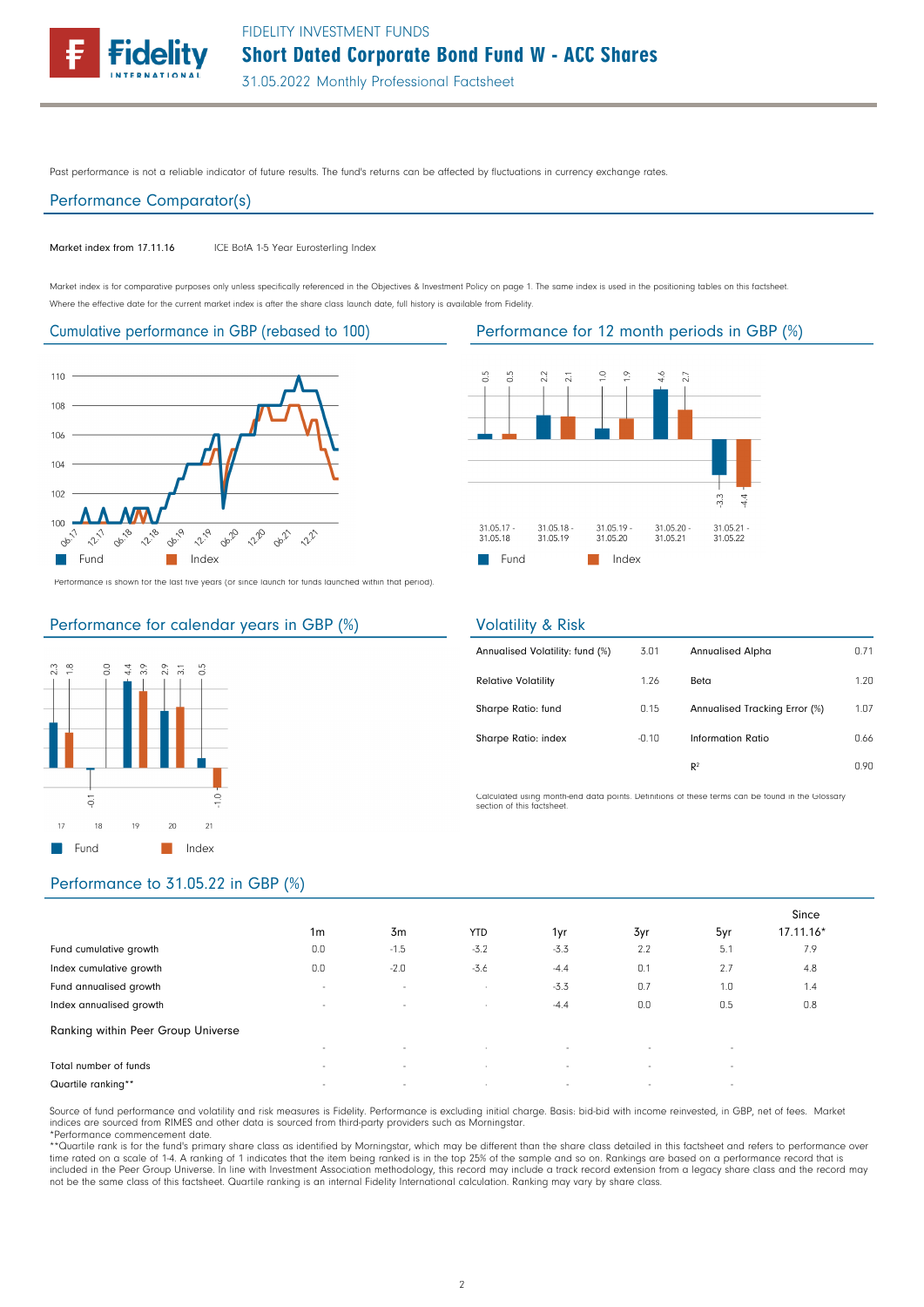

### Introduction

This factsheet contains information about the composition of the fund at a particular point in time. It aims to help you understand how the manager has positioned the fund to meet its objectives. Each table shows a different breakdown of the fund's investments. The index used in the positioning tables is the index defined in the Performance Comparator(s) section on page 2 of this factsheet.

### Portfolio Characteristics

|                                       | Fund       | Index | Relative |
|---------------------------------------|------------|-------|----------|
| Distribution Yield (%)                | 3.5        |       |          |
| <b>Effective Duration</b>             | 2.7        | 2.9   | $-0.2$   |
| Running Yield (%)                     | 3.9        | 2.5   | 1.4      |
| Yield to Maturity (%)                 | 3.9        | 2.9   | 1.0      |
| Average Coupon (%)                    | 3.8        | 2.8   | 1.0      |
| <b>Spread Duration</b>                | 2.9        | 3.0   | $-0.1$   |
| Option Adjusted Spread (Basis Points) | 202        | 119   | 83       |
| Duration Times Spread (DTS)           | 539        | 380   | 159      |
| Number of Holdings                    | 176        |       |          |
| Number of Names                       | 144        |       |          |
| Average Credit Rating (Exponential)   | <b>BBB</b> | А-    | n/a      |
| Average Credit Rating (Linear)        | BBB+       | $A+$  | n/a      |

The Underlying Yield is shown because this fund distributes coupon\* income and this will constrain the fund's capital performance. The Underlying Yield is the amount of income per year that could be paid<br>to investors without erading the fund's capital value. It is lower than<br>the Distribution Yield because any capital losses that would occur at<br>redemption

Fund

Underlying Yield (%) 3.1

Definitions of these characteristics can be found in the Glossary section of this factsheet.

## Derivatives Exposure

|                              | Long % | Short % | Net % | Gross % |
|------------------------------|--------|---------|-------|---------|
| Bond / Interest Rate Futures | 0.00   | 0.00    | 0.00  | 0.00    |
| Interest Rate Swaps          | 0.00   | 0.00    | 0.00  | 0.00    |
| Inflation Indexed Swaps      | 0.00   | 0.00    | 0.00  | 0.00    |
| Credit Default Swaps         | 0.00   | 0.00    | 0.00  | 0.00    |
| Index Credit Default Swaps   | 0.00   | 0.00    | 0.00  | 0.00    |
| Mortgage To Be Announced     | 0.00   | 0.00    | 0.00  | 0.00    |
| <b>TOTAL</b>                 |        |         |       | 0.00    |

Exposure as a percent of total net assets. Excludes FX forwards.

This fund currently holds no derivatives.

### Asset Allocation

|                                           | <b>Security Holdings</b><br>(excl. Derivatives) |        |          | Contribution to Duration<br>(incl. Derivatives) |       |          | <b>Contribution to Duration Times</b><br>Spread (incl. Derivatives) |          |          |
|-------------------------------------------|-------------------------------------------------|--------|----------|-------------------------------------------------|-------|----------|---------------------------------------------------------------------|----------|----------|
|                                           | Fund                                            | Index  | Relative | Fund                                            | Index | Relative | Fund                                                                | Index    | Relative |
| Treasury                                  | 2.12                                            | 0.00   | 2.12     | 0.1                                             | 0.0   | 0.1      | 0                                                                   | 0        | O.       |
| Index Linked                              | 0.00                                            | 0.00   | 0.00     | 0.0                                             | 0.0   | 0.0      | $\Omega$                                                            | $\Omega$ | C        |
| Investment Grade - Sovs Supras & Agencies | 4.37                                            | 39.66  | $-35.30$ | 0.1                                             | 1.1   | $-1.0$   | 10                                                                  | 61       | $-51$    |
| Investment Grade - Financials             | 42.00                                           | 35.82  | 6.18     | 1.1                                             | 1.1   | 0.1      | 247                                                                 | 214      | 32       |
| Investment Grade - Non-Financials         | 29.31                                           | 21.67  | 7.64     | 0.9                                             | 0.6   | 0.2      | 138                                                                 | 91       | 47       |
| Investment Grade - ABS                    | 9.00                                            | 1.43   | 7.57     | 0.2                                             | 0.0   | 0.2      | 39                                                                  | 8        | 31       |
| Investment Grade - Emerging Markets       | 4.04                                            | 1.30   | 2.75     | 0.1                                             | 0.0   | 0.1      | 25                                                                  | 6        | 19       |
| High Yield                                | 6.21                                            | 0.00   | 6.21     | 0.1                                             | 0.0   | 0.1      | 63                                                                  |          | 63       |
| Index Credit Default Swaps                | 0.00                                            | 0.00   | 0.00     | 0.0                                             | 0.0   | 0.0      | $\Omega$                                                            |          | O        |
| Other                                     | 2.67                                            | 0.12   | 2.55     | 0.1                                             | 0.0   | 0.1      | 19                                                                  |          | 19       |
| Interest Rate Derivatives                 | 0.00                                            | 0.00   | 0.00     | 0.0                                             | 0.0   | 0.0      | $\Omega$                                                            |          |          |
| FX / Derivative P&L                       | 0.17                                            | 0.00   | 0.17     | 0.0                                             | 0.0   | 0.0      | $\Omega$                                                            |          |          |
| Cash                                      | 0.11                                            | 0.00   | 0.11     | 0.0                                             | 0.0   | 0.0      | $\Omega$                                                            |          |          |
| Rounding adjustment                       | 0.00                                            | 0.00   |          | 0.0                                             | 0.1   | $-0.1$   | $-2$                                                                |          | ۰H       |
| <b>TOTAL</b>                              | 100.00                                          | 100.00 |          | 2.7                                             | 2.9   | $-0.2$   | 539                                                                 | 380      | 159      |

Security Holdings as a percent of total net assets. Contribution to duration (CTD) and contribution to duration-times-spread (DTS) are in the appropriate units of measure. CTD and DTS include the effect of derivatives. 'FX / Derivative P&L' includes collateral balances with counterparties arising from derivatives used in the fund (this can lead to a negative balance).<br>'Index linked' includes non-governm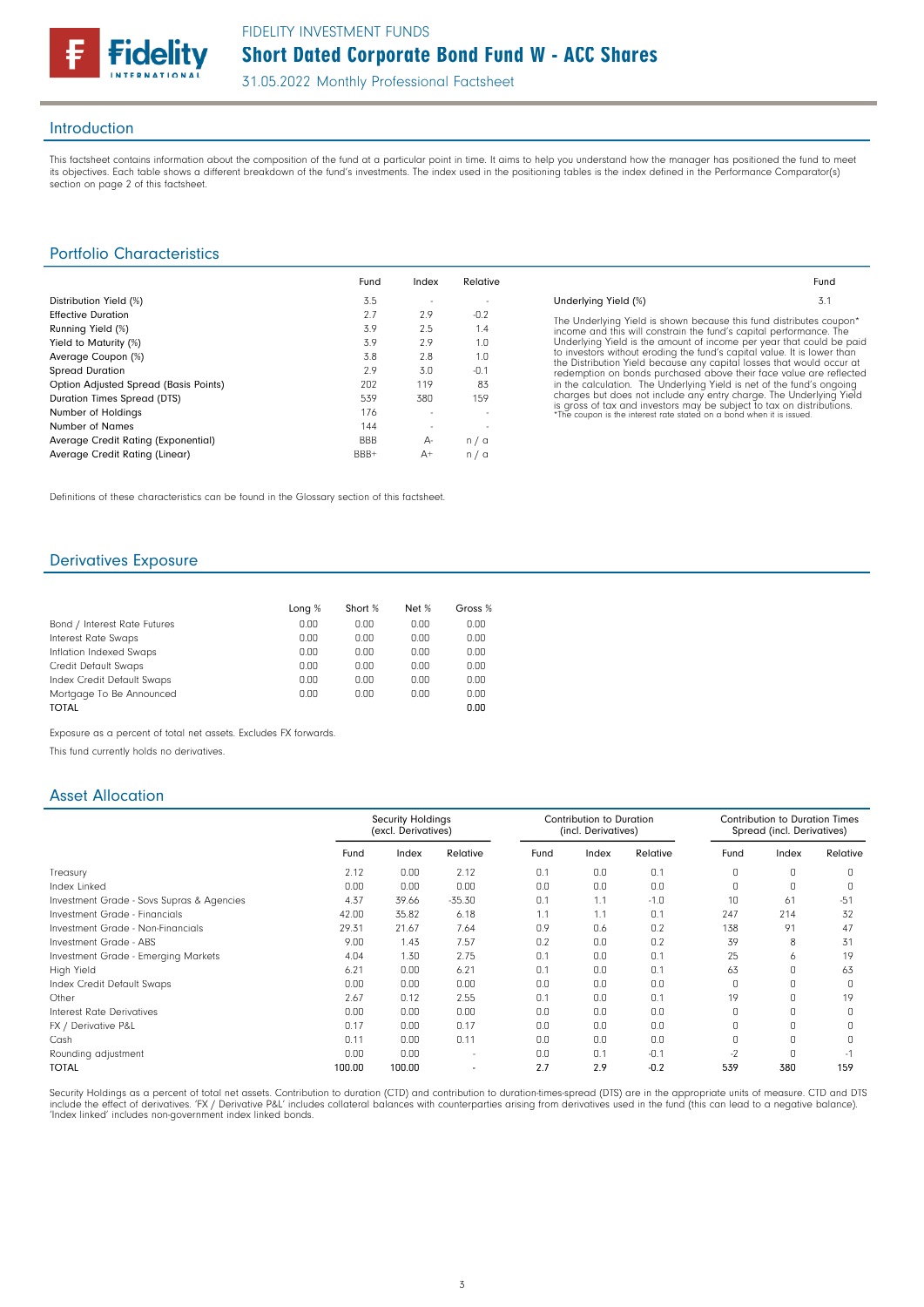

### **Sector Positioning**

|                             |         | <b>Security Holdings</b><br>(excl. Derivatives) |          |                | Spread (incl. Derivatives) | <b>Contribution to Duration Times</b> |  |
|-----------------------------|---------|-------------------------------------------------|----------|----------------|----------------------------|---------------------------------------|--|
|                             | Fund    | Index                                           | Relative | Fund           | Index                      | Relative                              |  |
| Treasury                    | 2.12    | 0.00                                            | 2.12     | 0              | 0                          | 0                                     |  |
| Quasi / Sov / Supra / Agncy | 7.54    | 40.87                                           | $-33.33$ | 29             | 66                         | $-37$                                 |  |
| <b>Agency Mortgages</b>     | 0.00    | 0.00                                            | 0.00     | $\Omega$       | $\Omega$                   | 0                                     |  |
| <b>Banks &amp; Brokers</b>  | 17.93   | 23.85                                           | $-5.93$  | 125            | 149                        | $-24$                                 |  |
| Insurance                   | 12.34   | 4.85                                            | 7.50     | 54             | 35                         | 19                                    |  |
| Property                    | 6.45    | 2.05                                            | 4.40     | 35             | 11                         | 24                                    |  |
| <b>Other Financials</b>     | 6.81    | 1.47                                            | 5.34     | 46             | 11                         | 35                                    |  |
| <b>Basic Industry</b>       | 1.10    | 0.58                                            | 0.52     | $\overline{2}$ | 2                          | 0                                     |  |
| Capital Goods               | 0.83    | 1.09                                            | $-0.26$  | 3              | 3                          | 0                                     |  |
| Consumer Cyclical           | 5.19    | 5.00                                            | 0.18     | 26             | 21                         | 5                                     |  |
| Consumer Non Cyclical       | 3.23    | 3.53                                            | $-0.30$  | 20             | 14                         | 6                                     |  |
| Energy                      | 1.66    | 0.96                                            | 0.70     | 8              | $\overline{4}$             | 5                                     |  |
| Transportation              | 8.13    | 2.77                                            | 5.36     | 48             | 14                         | 34                                    |  |
| Technology                  | 0.00    | 0.50                                            | $-0.50$  | 0              | 2                          | $-2$                                  |  |
| Communications              | 2.05    | 2.21                                            | $-0.16$  | 15             | 11                         | $\overline{4}$                        |  |
| Industrial Other            | 0.00    | 0.13                                            | $-0.13$  | 0              | $\mathbf{1}$               | $-1$                                  |  |
| Utility                     | 12.47   | 5.20                                            | 7.27     | 60             | 21                         | 39                                    |  |
| Covered                     | 1.99    | 3.59                                            | $-1.60$  | 5              | 8                          | $-3$                                  |  |
| Non Agency                  | 6.05    | 0.45                                            | 5.60     | 45             | 2                          | 43                                    |  |
| ABS / MBS                   | 3.84    | 0.90                                            | 2.94     | 17             | 6                          | 11                                    |  |
| Unclassified                | 0.00    | 0.00                                            | 0.00     | 0              | O                          | 0                                     |  |
| Index Credit Default Swaps  | 0.00    | 0.00                                            | 0.00     | 0              | $\Omega$                   | 0                                     |  |
| Interest Rate Derivatives   | 0.00    | 0.00                                            | 0.00     | 0              | 0                          | 0                                     |  |
| FX / Derivative P&L         | 0.17    | 0.00                                            | 0.17     | 0              | $\Omega$                   | 0                                     |  |
| Cash                        | 0.11    | 0.00                                            | 0.11     | $\Omega$       | $\Omega$                   | 0                                     |  |
| Rounding adjustment         | $-0.01$ | 0.00                                            |          |                | $-1$                       |                                       |  |
| Total                       | 100.00  | 100.00                                          |          | 539            | 380                        | 159                                   |  |

Security Holdings as a percent of total net assets. Contribution to duration-times-spread (DTS) in the appropriate unit of measure. DTS includes the effect of derivatives. 'FX /<br>Derivative P&L' includes collateral balances

## Financial Sector Exposure By Capital Structure

|                          |       | <b>Security Holdings</b><br>(excl. Derivatives) |          |          | <b>Contribution to Duration Times</b><br>Spread (incl. Derivatives) |          |
|--------------------------|-------|-------------------------------------------------|----------|----------|---------------------------------------------------------------------|----------|
|                          | Fund  | Index                                           | Relative | Fund     | Index                                                               | Relative |
| Govt Guaranteed          | 0.00  | 0.06                                            | $-0.06$  | 0        | 0                                                                   | 0        |
| Covered                  | 1.99  | 3.59                                            | $-1.60$  |          | 8                                                                   | $-3$     |
| Senior                   | 24.40 | 23.02                                           | 1.38     | 134      | 127                                                                 |          |
| Tier 2                   | 5.91  | 4.04                                            | 1.87     | 53       | 38                                                                  | 15       |
| Tier 2 CoCo              | 0.00  | 0.00                                            | 0.00     | 0        | 0                                                                   | 0        |
| Tier 1                   | 0.00  | 0.00                                            | 0.00     | $\Omega$ | $\Omega$                                                            | $\Omega$ |
| <b>Additional Tier 1</b> | 0.11  | 0.00                                            | 0.11     | $\sim$   | O                                                                   | $\sim$   |
| Insurance Corp Hybrids   | 8.34  | 3.37                                            | 4.97     | 39       | 28                                                                  | 11       |
| Other                    | 0.45  | 0.53                                            | $-0.08$  | 6        | 6                                                                   | 0        |
| Total                    | 41.20 | 34.61                                           |          | 239      | 207                                                                 | 32       |

Security Holdings as a percent of total net assets. Contribution to duration times spread (DTS) in the appropriate unit of measure. DTS includes the effect of derivatives. 'FX /<br>Derivative P&L' includes collateral balances following sub-sectors: Banks & Brokers, Insurance & Covered.

### Duration Breakdown (By Currency)

|              | Fund    |      |              |       |          |
|--------------|---------|------|--------------|-------|----------|
|              | Nominal | Real | <b>TOTAL</b> | Index | Relative |
| GBP          | 2.37    | 0.00 | 2.37         | 2.93  | $-0.56$  |
| <b>EUR</b>   | 0.20    | 0.00 | 0.20         | 0.00  | 0.20     |
| <b>USD</b>   | 0.17    | 0.00 | 0.17         | 0.00  | 0.17     |
| JPY          | 0.00    | 0.00 | 0.00         | 0.00  | 0.00     |
| CAD          | 0.00    | 0.00 | 0.00         | 0.00  | 0.00     |
| <b>TOTAL</b> | 2.74    | 0.00 | 2.74         | 2.93  | $-0.19$  |

Duration includes the effect of interest rate derivatives such as government bond futures, inflation swaps and interest rate swaps. Nominal Fund refers to the sensitivity to nomina<br>yields, whereas Real Fund refers to the s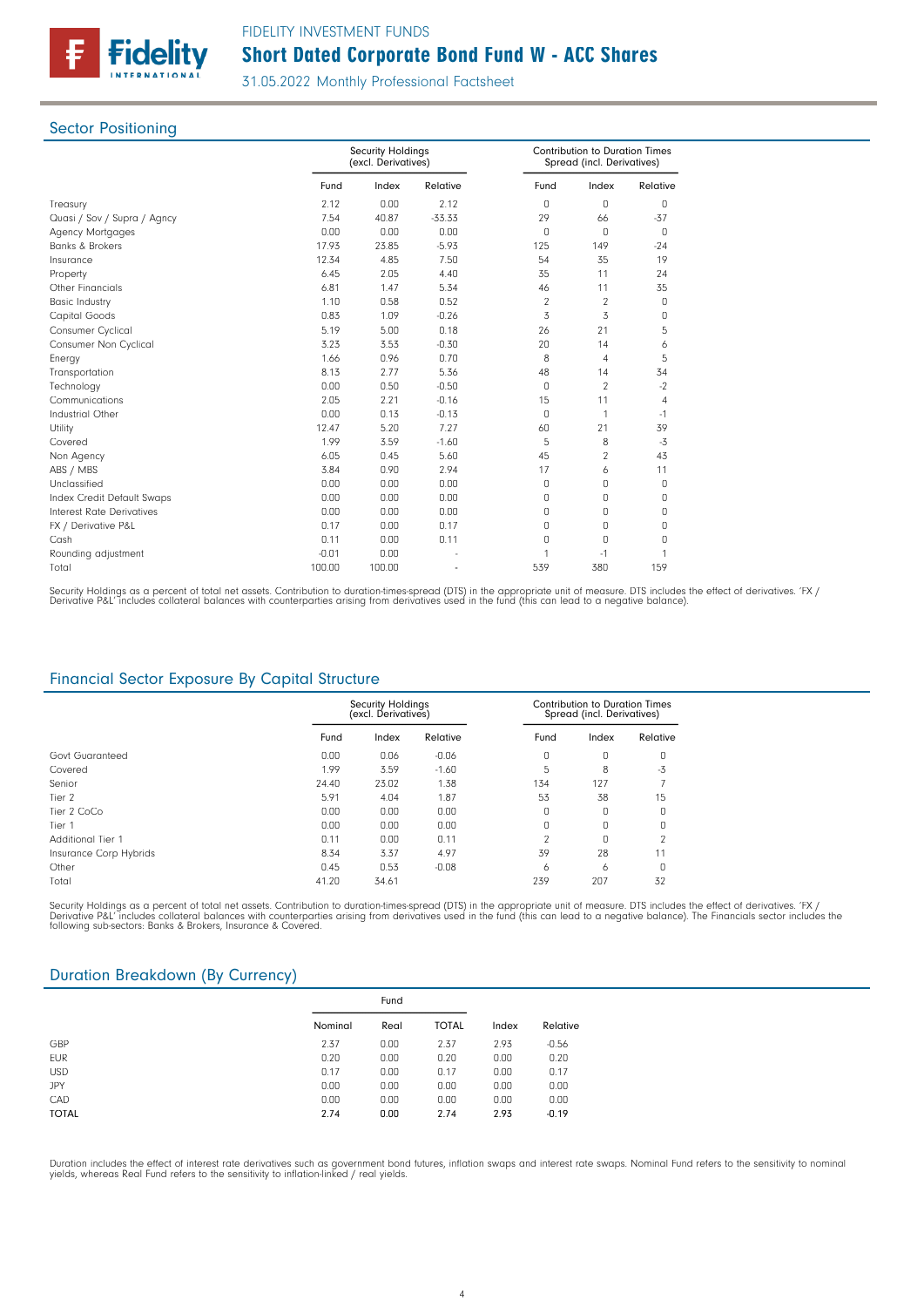

## Credit Rating

|                                  |        | <b>Security Holdings</b><br>(excl. Derivatives) |          |      | <b>Contribution to Duration Times</b><br>Spread (incl. Derivatives) |              |  |
|----------------------------------|--------|-------------------------------------------------|----------|------|---------------------------------------------------------------------|--------------|--|
|                                  | Fund   | Index                                           | Relative | Fund | Index                                                               | Relative     |  |
| AAA/Aaa                          | 5.29   | 32.08                                           | $-26.80$ | 12   | 48                                                                  | $-36$        |  |
| AA/Aa                            | 13.45  | 15.53                                           | $-2.08$  | 51   | 39                                                                  | 12           |  |
| A                                | 12.59  | 21.67                                           | $-9.08$  | 53   | 100                                                                 | $-47$        |  |
| BBB/Baa                          | 59.51  | 30.59                                           | 28.92    | 341  | 193                                                                 | 148          |  |
| BB/Ba                            | 5.45   | 0.00                                            | 5.45     | 55   | O                                                                   | 55           |  |
| B                                | 0.58   | 0.00                                            | 0.58     |      | O.                                                                  |              |  |
| CCC and Below                    | 0.18   | 0.00                                            | 0.18     |      | O                                                                   |              |  |
| Not Rated                        | 2.67   | 0.12                                            | 2.55     | 19   | U                                                                   | 19           |  |
| <b>Interest Rate Derivatives</b> | 0.00   | 0.00                                            | 0.00     | 0    | O                                                                   | O            |  |
| FX / Derivative P&L              | 0.17   | 0.00                                            | 0.17     | O    | O                                                                   | <sup>0</sup> |  |
| Cash                             | 0.11   | 0.00                                            | 0.11     | O    | O                                                                   |              |  |
| Rounding adjustment              | 0.00   | 0.01                                            |          | n    |                                                                     |              |  |
| <b>TOTAL</b>                     | 100.00 | 100.00                                          |          | 539  | 380                                                                 | 159          |  |

Exposure as a percent of total net assets and contribution to duration-times-spread (DTS). 'FX / Derivative P&L' includes collateral balances with counterparties arising from derivatives<br>used in the fund (this can lead to

### Currency Exposure

|                     | Before<br>Hedging | After<br>Hedging | Index  |
|---------------------|-------------------|------------------|--------|
| GBP                 | 87.46             | 99.94            | 100.00 |
| <b>EUR</b>          | 7.58              | 0.00             | 0.00   |
| <b>USD</b>          | 4.95              | 0.06             | 0.00   |
| JPY                 | 0.00              | 0.00             | 0.00   |
| CAD                 | 0.00              | 0.00             | 0.00   |
| Rounding adjustment | 0.01              | ٠                | 0.00   |
| <b>TOTAL</b>        | 100.00            | 100.00           | 100.00 |

Exposure as a percent of total net assets.

This table shows the currency exposure and hedging of the fund's investments.

The "After Hedging" column shows the currency exposure relevant to the investor.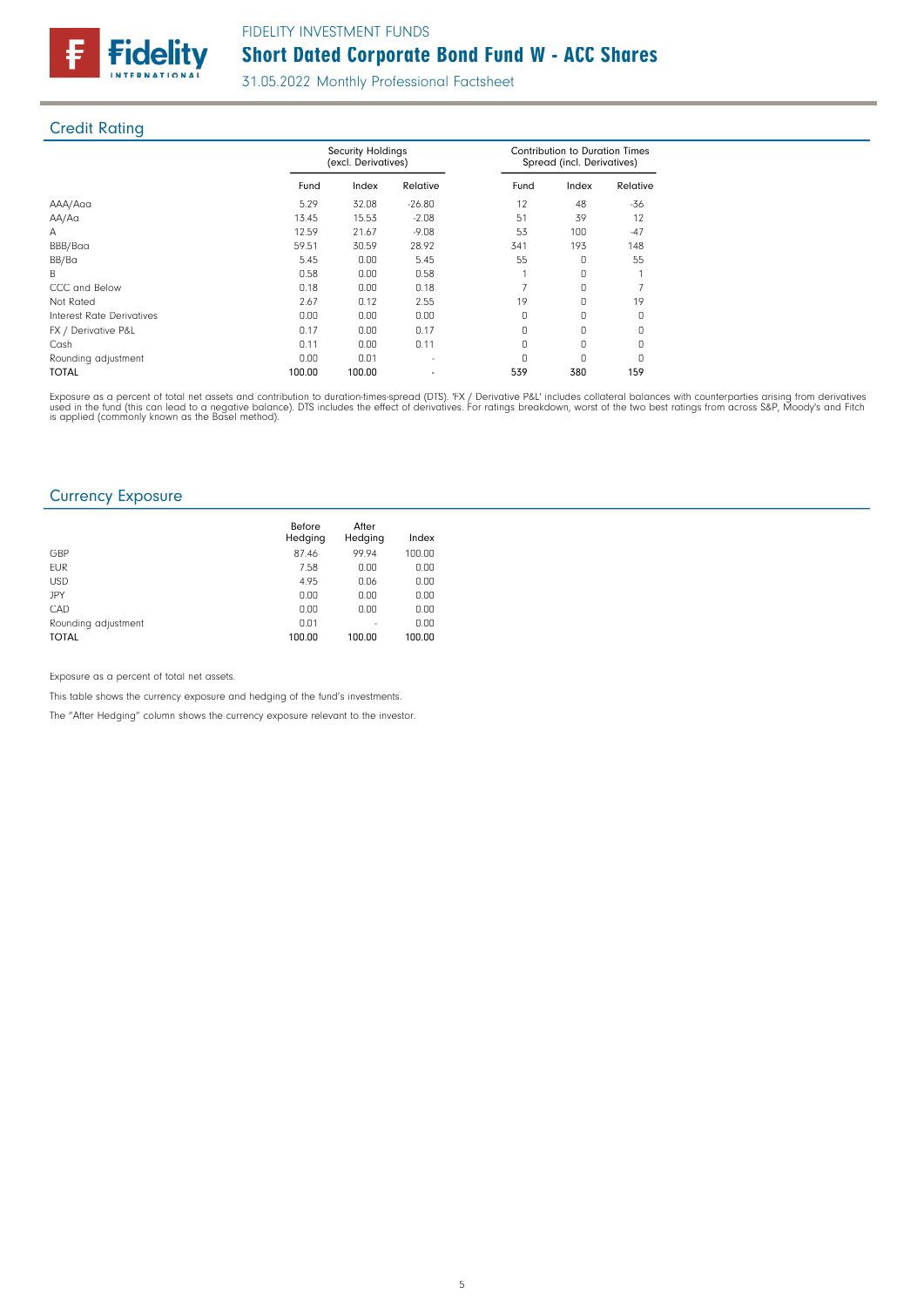

### Regional Exposure - Domicile Of Issuer

|                               |        | <b>Security Holdings</b><br>(excl. Derivatives) |          |      | Contribution to Duration<br>(incl. Derivatives) |          |              | <b>Contribution to Duration Times</b><br>Spread (incl. Derivatives) |          |
|-------------------------------|--------|-------------------------------------------------|----------|------|-------------------------------------------------|----------|--------------|---------------------------------------------------------------------|----------|
|                               | Fund   | Index                                           | Relative | Fund | Index                                           | Relative | Fund         | Index                                                               | Relative |
| Multinational                 | 0.00   | 15.93                                           | $-15.93$ | 0.0  | 0.5                                             | $-0.5$   | $\Omega$     | 22                                                                  | $-22$    |
| United States (& Other Amer.) | 11.14  | 8.46                                            | 2.68     | 0.4  | 0.3                                             | 0.1      | 60           | 39                                                                  | 21       |
| Canada                        | 1.53   | 4.43                                            | $-2.90$  | 0.1  | 0.1                                             | $-0.1$   | 6            | 15                                                                  | $-9$     |
| United Kingdom (& Ire.)       | 56.40  | 30.70                                           | 25.69    | 1.5  | 0.9                                             | 0.6      | 292          | 167                                                                 | 125      |
| France                        | 3.34   | 7.34                                            | $-4.00$  | 0.1  | 0.2                                             | $-0.2$   | 23           | 32                                                                  | -8       |
| Germany (& Aust.)             | 4.86   | 17.74                                           | $-12.88$ | 0.1  | 0.5                                             | $-0.3$   | 41           | 40                                                                  |          |
| Benelux                       | 5.61   | 3.76                                            | 1.86     | 0.1  | 0.1                                             | 0.0      | 25           | 13                                                                  | 12       |
| Scandinavia                   | 2.69   | 4.09                                            | $-1.40$  | 0.1  | 0.1                                             | 0.0      | 18           | 13                                                                  | 5        |
| Mediterranean                 | 4.70   | 2.74                                            | 1.96     | 0.1  | 0.1                                             | 0.1      | 32           | 17                                                                  | 15       |
| Switzerland                   | 1.43   | 0.92                                            | 0.51     | 0.0  | 0.0                                             | 0.0      | 5            | 5                                                                   | $\Omega$ |
| Other Europe                  | 0.00   | 0.00                                            | 0.00     | 0.0  | 0.0                                             | 0.0      | $\Omega$     | 0                                                                   | $\Box$   |
| Japan                         | 0.00   | 0.34                                            | $-0.34$  | 0.0  | 0.0                                             | 0.0      | $\Omega$     |                                                                     | $-1$     |
| Australia & N.Z.              | 3.41   | 2.04                                            | 1.37     | 0.1  | 0.1                                             | 0.0      | 13           | 11                                                                  | 2        |
| Asia ex Japan ex Aus.         | 0.89   | 0.62                                            | 0.27     | 0.0  | 0.0                                             | 0.0      | 4            | $\overline{2}$                                                      | 3        |
| C.I.S / Eastern Europe        | 0.00   | 0.00                                            | 0.00     | 0.0  | 0.0                                             | 0.0      | <sup>0</sup> | 0                                                                   | $\Omega$ |
| Latin America                 | 0.00   | 0.41                                            | $-0.41$  | 0.0  | 0.0                                             | 0.0      | $\Omega$     | $\overline{2}$                                                      | $-2$     |
| Middle East / N Africa        | 3.72   | 0.47                                            | 3.25     | 0.1  | 0.0                                             | 0.1      | 20           | 3                                                                   | 18       |
| Sub-Saharan Africa            | 0.00   | 0.00                                            | 0.00     | 0.0  | 0.0                                             | 0.0      | $\Omega$     | 0                                                                   | $\Box$   |
| Other                         | 0.00   | 0.00                                            | 0.00     | 0.0  | 0.0                                             | 0.0      | $\Omega$     | 0                                                                   | $\Omega$ |
| Unclassified                  | 0.00   | 0.00                                            | 0.00     | 0.0  | 0.0                                             | 0.0      | $\cap$       | $\Omega$                                                            | 0        |
| FX / Derivative P&L           | 0.17   | 0.00                                            | 0.17     | 0.0  | 0.0                                             | 0.0      | 0            | 0                                                                   | 0        |
| Index Credit Default Swaps    | 0.00   | 0.00                                            | 0.00     | 0.0  | 0.0                                             | 0.0      | $\cap$       | 0                                                                   | $\Omega$ |
| Cash                          | 0.11   | 0.00                                            | 0.11     | 0.0  | 0.0                                             | 0.0      | $\Omega$     | 0                                                                   | 0        |
| Rounding adjustment           | 0.00   | 0.01                                            |          | 0.0  | 0.0                                             | 0.0      | <sup>0</sup> | $-2$                                                                | $-1$     |
| Total                         | 100.00 | 100.00                                          |          | 2.7  | 2.9                                             | $-0.2$   | 539          | 380                                                                 | 159      |

Security Holdings as a percent of total net assets. Contribution to duration (CTD) and contribution to duration-times-spread (DTS) are in the appropriate units of measure. CTD and<br>DTS include the effect of derivatives. 'FX bio meio

## Top 10 Long Exposures By Issuer

|                                        | Fund | Index | Relative |
|----------------------------------------|------|-------|----------|
| (LLOYDS) Lloyds Bank Plc               | 2.23 | 3.20  | $-0.97$  |
| (UKT) United Kingdom Of Great Britain  | 2.12 | 0.00  | 2.12     |
| (NAB) NATION 1.699%/VAR 09/15/31 RGS   | 1.97 | 0.31  | 1.66     |
| (NGGLN) Western Power Distributi       | 1.82 | 0.88  | 0.94     |
| (PHNXLN) Phoenix Group Holdings        | 1.73 | 0.28  | 1.45     |
| (EDF) Electricite De France Sa         | 1.65 | 0.00  | 1.65     |
| (OSPRAQ) Anglian Water Osprey Fin      | 1.62 | 0.09  | 1.53     |
| (MUBAUH) Ipic Gmtn Ltd                 | 1.61 | 0.24  | 1.37     |
| (NEDWBK) NEDERLANDSE W 2% 12/16/24 RGS | 1.61 | 0.86  | 0.75     |
| (ANNFND) Annington Funding Plc         | 1.59 | 0.24  | 1.36     |

Top long exposures are those bond issuers that reflect the largest percentage of the fund's total net assets. The effect of credit derivatives is included where the reference entity is a<br>specific bond issuer. Government bo

| Top Overweights By Issuer             |      |       |          | Top Underweights By Issuer       |      |       |          |
|---------------------------------------|------|-------|----------|----------------------------------|------|-------|----------|
|                                       | Fund | Index | Relative |                                  | Fund | Index | Relative |
| (UKT) United Kingdom Of Great Britain | 2.12 | 0.00  | 2.12     | (KFW) Kfw                        | 0.00 | 6.28  | $-6.28$  |
| (NAB) NATION 1.699%/VAR 09/15/31 RGS  | 1.97 | 0.31  | 1.66     | (EIB) European Investment Bank   | 0.00 | 5.52  | $-5.52$  |
| (EDF) Electricite De France Sa        | 1.65 | 0.00  | 1.65     | (IBRD) World Bank Group/The      | 0.00 | 2.52  | $-2.52$  |
| (OSPRAQ) Anglian Water Osprey Fin     | 1.62 | 0.09  | 1.53     | (IADB) Inter-American Devel Bk   | 0.00 | 2.27  | $-2.27$  |
| (TELSEC) Telereal Securitisation      | 1.47 | 0.00  | 1.47     | (ASIA) Asian Development Bank    | 0.00 | 1.63  | $-1.63$  |
| (PHNXLN) Phoenix Group Holdings       | 1.73 | 0.28  | 1.45     | (DEXGRP) Dexia Credit Local      | 0.00 | 1.56  | $-1.56$  |
| (MUBAUH) Ipic Gmtn Ltd                | 1.61 | 0.24  | 1.37     | (RENTEN) Landwirtsch. Rentenbank | 0.00 | 1.23  | $-1.23$  |
| (ANNFND) Annington Funding Plc        | 1.59 | 0.24  | 1.36     | (LBANK) L-Bank Bw Foerderbank    | 0.00 | 1.13  | $-1.13$  |
| (DERSTG) Roadster Finnance Dac        | 1.19 | 0.00  | 1.19     | (FMSWER) SoFFIN                  | 0.00 | 1.07  | $-1.07$  |
| (THAMES) Thames Water Kemble Fina     | 1.40 | 0.30  | 1.10     | (WFC) Wells Fargo Bank Na        | 0.00 | 1.06  | $-1.06$  |

Top overweights and underweights are those bond issuers that have the largest active positions relative to the index holding. The effect of credit derivatives is included where the reference entity is a specific bond issuer. Government bond futures and index credit default swaps are excluded.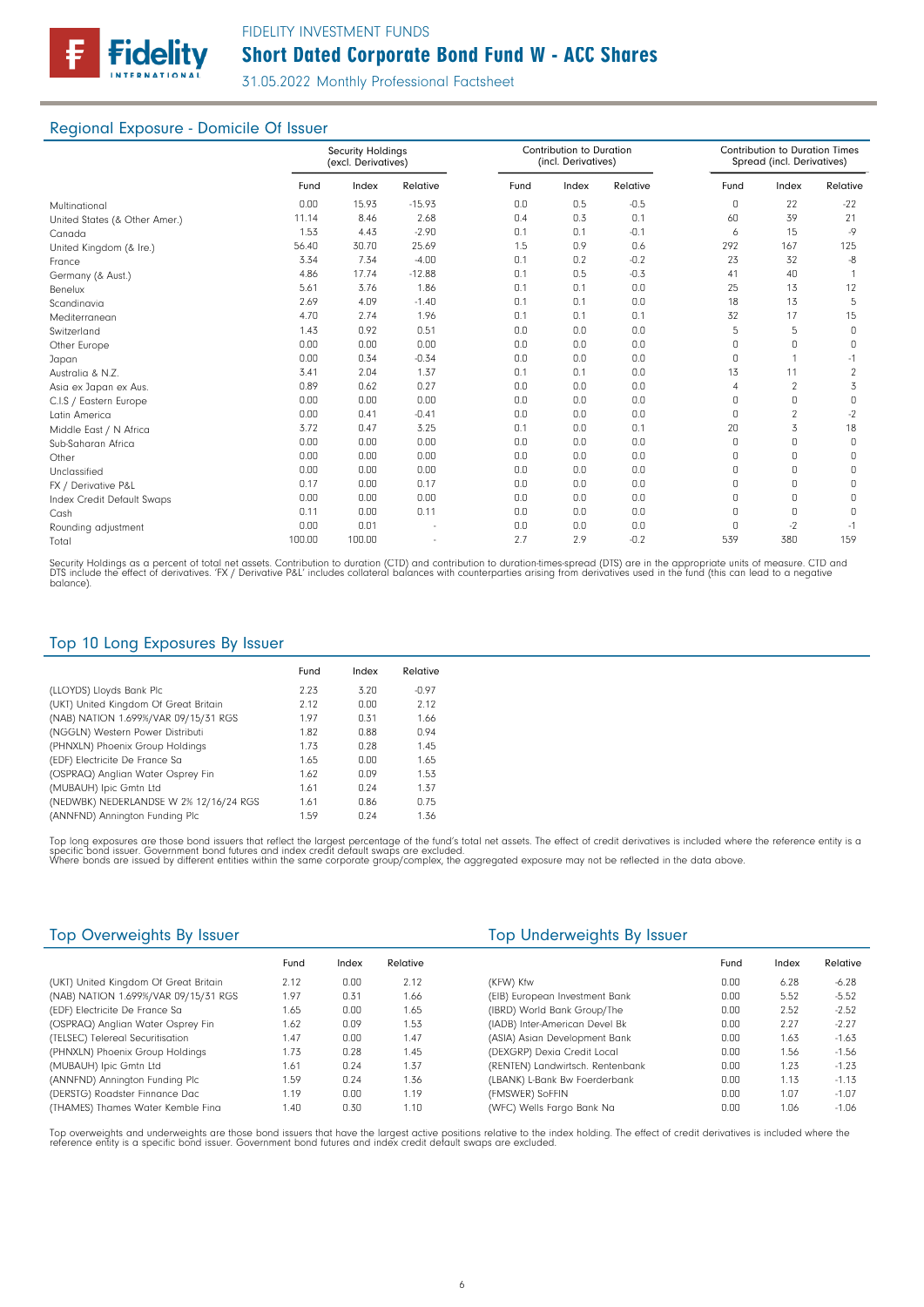

### ESG Metrics

The factsheet is a snapshot of the portfolio at the date indicated above. ESG ratings distribution may vary over time. Representation of this data is for informational purposes only. If<br>the SFDR classification is shown as

### Sustainability Characteristics (31.05.2022)

|                                                       | Fund  | Index |
|-------------------------------------------------------|-------|-------|
| MSCI ESG Fund Rating (AAA-CCC)                        | AA    | N/A   |
| Weighted Average Carbon Intensity (tCo2e/\$M Revenue) | 123.8 | 65.5  |
| Carbon Footprint (tCO2/\$M Invested)                  | 43    | 23.3  |
| <b>SFDR Classification</b>                            | N/A   | N/A   |

### MSCI Ratings Distribution % (31.05.2022)



\*N/A will be displayed if there is no ESG data available for the fund/index or if the coverage of<br>underlying securities is under 50%.<br>\*NR - Not rated

#### Glossary

MSCI ESG Fund Rating: This shows the funds ESG rating based on the Quality Scores given to the fund by MSCI. This ranges from AAA, AA (Leader), A, BBB, BB (Average) to B, CCC (Laggard).<br>**Weighted Average Carbon Intensity**: is calculated as the sum of each portfolio weight multiplied by the Co2e per \$M of Revenue of each holding. This metric provides a snapshot o

the fund's exposure to carbon-intensive companies and includes scope 1 and scope 2 carbon emissions.<br><mark>Carbon Footprint</mark>: Provides a normalized snapshot of the funds contribution to carbon emissions.

SFDR Classification: Shows the classification given to each fund as part of the EU Sustainable Finance Disclosure Regulation (SFDR). Article 9 funds aim to achieve an ESG outcome<br>and are products with ESG objectives. Artic Exchange Traded Funds.

#### Disclaimer

ESG Rating Source: ©2022 MSCI ESG Research LLC. Reproduced by permission, no further distribution. MSCI ESG Research LLC and its affiliates (the "ESG Parties"), obtain information<br>from sources they consider reliable, none

reported. SFDR Classification is assigned by Fidelity in line with the EU Sustainable Financial Disclosure Regulation.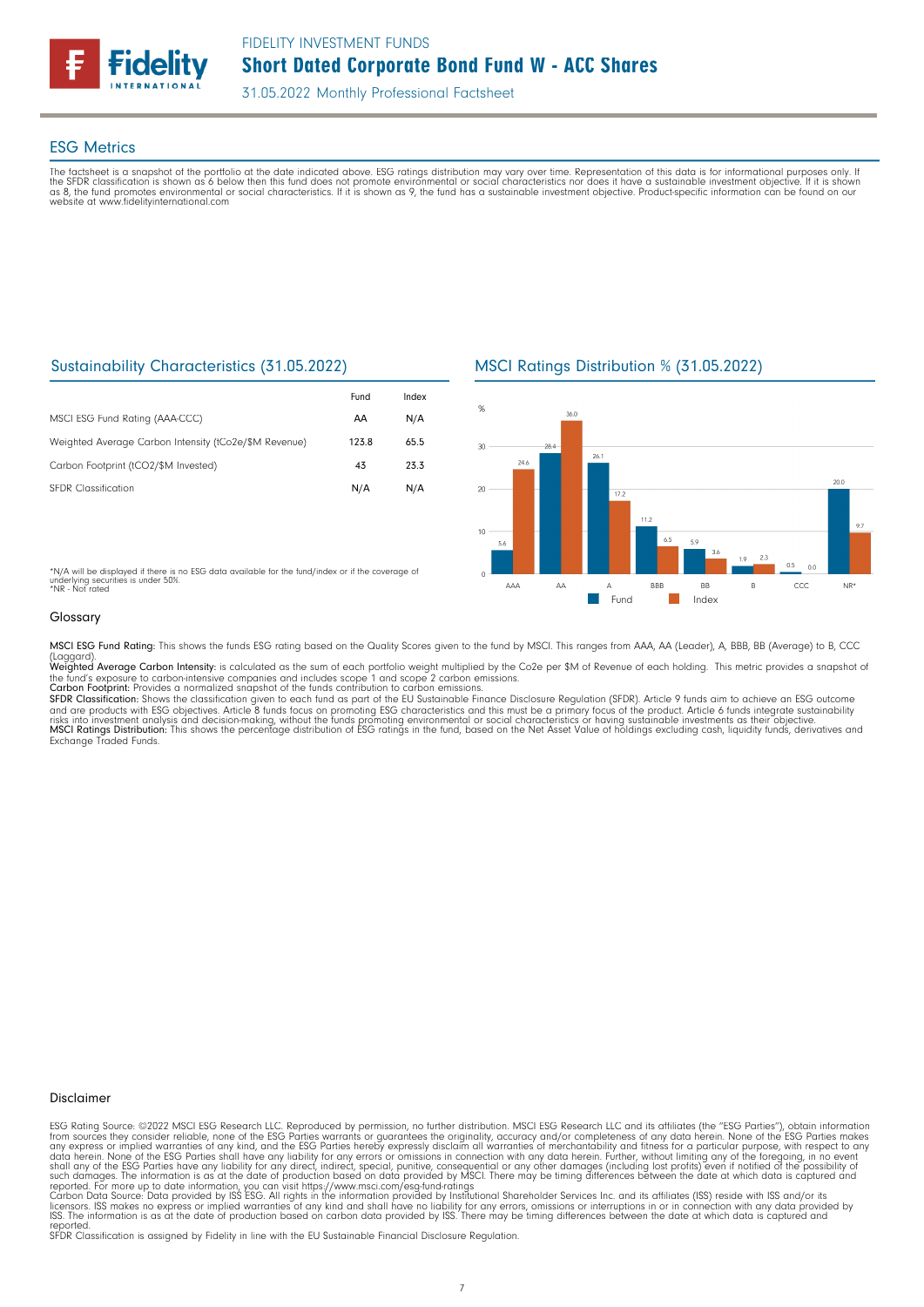### **Glossary**

**Fidelity** 

#### Volatility & Risk

**Annualised volatility:** a measure of how variable returns for a fund or comparative market index have been around their historical average (also known as "standard deviation").<br>Two funds may produce the same return over a independently of each other.

**Relative volatility:** a ratio calculated by comparing the annualised volatility of a fund to the annualised volatility of a comparative market index. A value greater than 1 indicates<br>the fund has been more volatile than t

**Sharpe ratio:** a measure of a fund's risk-adjusted performance, taking into account the return on a risk-free investment. The ratio allows an investor to assess whether the fund is<br>generating adequate returns for the leve

**Annualised alpha:** the difference between a fund's expected return (based on its beta) and the fund's actual return. A fund with a positive alpha has delivered more return than<br>would be expected given its beta.

**Beta:** a measure of a fund's sensitivity to market movements (as represented by a market index). The beta of the market is 1.00 by definition. A beta of 1.10 shows that the fund<br>could be expected to perform 10% better tha

**Annualised tracking error:** a measure showing how closely a fund follows the index to which it is being compared. It is the standard deviation of the fund's excess returns. The<br>higher the fund's tracking error, the higher

**Information ratio:** a measure of a fund's effectiveness in generating excess return for the level of risk taken. An information ratio of 0.5 shows the fund has delivered an<br>annualised excess return equivalent to half the error.

**R2:** a measure representing the degree to which a fund's return can be explained by the returns of a comparative market index. A value of 1 signifies the fund and index are<br>perfectly correlated. A measure of 0.5 means onl

**Ongoing charges**<br>The ongoing charges figure represents the charges taken from the fund over a year. It is calculated at the fund's financial year end and may vary from year to year. For classes of<br>funds with fixed ongoing

collective investment undertaking. For more information about charges (including details of the fund's financial year end), please consult the charges section in the most recent Prospectus.

#### Independent Assessment

**Scope Fund Rating:** The rating measures how well a fund has balanced risk and reward relative to its peers. The rating is based solely on performance for funds with a five year<br>track record. Funds with a shorter history a

**Morningstar Star Rating for Funds:** The rating measures how well a fund has balanced risk and reward relative to its peers. Star ratings are strictly based on past performance<br>and Morningstar suggests investors use them t

**Primary share class**: is identified by Morningstar when the analysis calls for only one share class per fund to be in the peer group. It is the share class hormingstar recommends<br>as the best proxy for the portfolio for th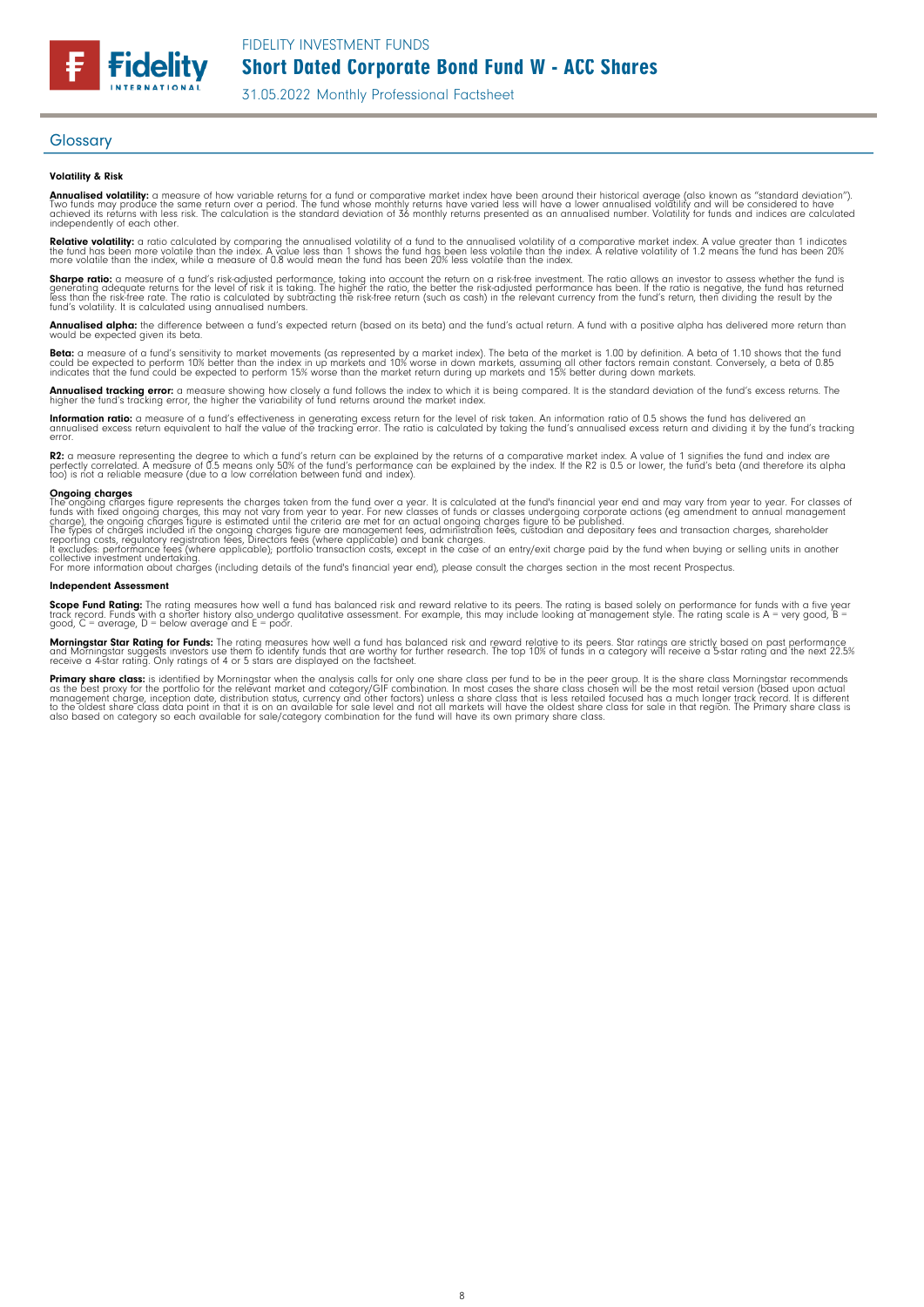FIDELITY INVESTMENT FUNDS

31.05.2022 Monthly Professional Factsheet

#### Glossary

#### Portfolio Characteristics

**Fidelity** 

**Distribution Yield (%)**<br>The Distribution Yield reflects the amounts that may be expected to be distributed over the next twelve months as a percentage of the mid-market unit price of the fund as at the<br>date shown and is b

**Effective Duration**<br>Duration is a measure of sensitivity of the fund value to changes in interest rates.<br>Effective duration is a duration calculation for bonds with embedded options (such as a call or a put option). It ta The effective duration of a fund is calculated by a market weighted sum of the effective duration of each individual instrument. The effect of derivatives such as bond futures and<br>interest rate swaps are included in the ca

**Running Yield (%)**<br>Describes the income investors get from their portfolio as a percentage of market value of the securities, incorporating the effect of derivatives. It should not be relied on as a<br>measure of expected fu

**Yield to Maturity (%)**<br>The Yield to Maturity (also known as the Redemption Yield) is the aggregate of all anticipated returns on each individual bond within the portfolio expressed as an annual rate<br>based on market value

**Average Maturity (Years)**<br>The market-weighted average maturity of bonds held in the portfolio. Perpetual bonds are assigned a maturity of 31 December 2049. Derivatives are excluded from the calculation.

**Average Coupon (%)**<br>The coupon is the interest rate stated on a bond when it is issued. Average Coupon is the weighted average coupon of bonds held in the portfolio. Derivatives are excluded from<br>the calculation.

**Spread Duration**<br>The sensitivity of the price of a bond to a change in its Option Adjusted Spread.

**Option Adjusted Spread (Basis Points)**<br>Option Adjusted Spread (OAS) measures the yield spread that is not directly attributable to the bond's characteristics. OAS is a measurement tool for evaluating price differences<br>bet

**Duration Times Spread (DTS)**<br>DTS is a measure of credit risk sensitivity that utilises credit spread and credit spread duration based on current market valuations. It is superior to spread duration as a standalone<br>measure

#### Number of Holdings

The number of bonds and derivatives held in the fund. Where the fund invests in another fund, it is counted as one holding. FX (foreign exchange) forwards are excluded. These<br>are forward contracts that allow currency to be

**Number of Names**<br>The total number of individual issuers whose bonds are held in the fund. Since the fund will often hold more than one bond from an issuer, this figure is generally lower than the<br>number of holdings.

**Average Credit Rating**<br>This is the weighted average of all the bond credit ratings in the fund, expressed using the industry standard letter system (ie AAA, BBB). It takes into account all investments in the<br>fund, includi

**Primary share class:** is identified by Morningstar when the analysis calls for only one share class per fund to be in the peer group. It is the share class Morningstar recommends as the share class is identified by Mornin also based on category so each available for sale/category combination for the fund will have its own primary share class.

**Portfolio Turnover Rate (PTR) and Portfolio Turnover Cost (PTC), where shown:** SRDII does not define a methodology for these values; ours is as follows: **PTR** = (purchases of<br>securities + sales of securities) minus (subsc